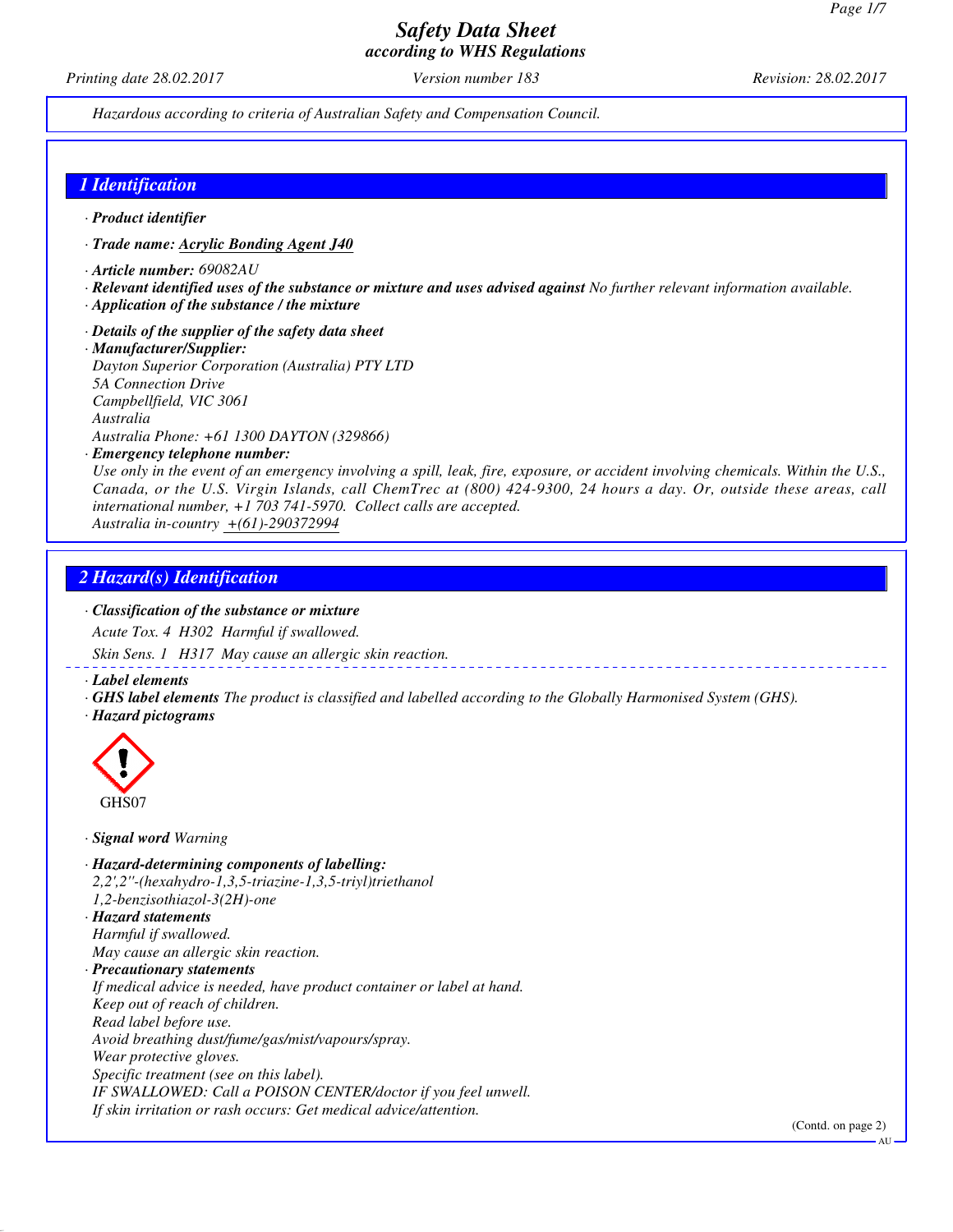*Printing date 28.02.2017 Version number 183 Revision: 28.02.2017*

(Contd. of page 1)

#### *Trade name: Acrylic Bonding Agent J40*

*Dispose of contents/container in accordance with local/regional/national/international regulations.*

*· Other hazards*

*· Results of PBT and vPvB assessment*

*· PBT: Not applicable.*

*· vPvB: Not applicable.*

## *3 Composition and Information on Ingredients*

- *· Chemical characterisation: Mixtures*
- *· Description: Mixture of substances listed below with nonhazardous additions.*

## *· Dangerous components:*

| $4719-04-4$ $2,2',2''$ -(hexahydro-1,3,5-triazine-1,3,5-triyl)triethanol | <sup>1</sup> $\left \bigotimes$ Acute Tox. 4, H302; Skin Sens. 1, H317 $  \leq 1\%  $ |  |
|--------------------------------------------------------------------------|---------------------------------------------------------------------------------------|--|
|                                                                          |                                                                                       |  |

*· Additional information: For the wording of the listed hazard phrases refer to section 16.*

## *4 First Aid Measures*

- *· Description of first aid measures*
- *· General information: Immediately remove any clothing soiled by the product.*
- *· After inhalation:*
- *Supply fresh air and to be sure call for a doctor.*
- *In case of unconsciousness place patient stably in side position for transportation.*

*Immediately move exposed person to fresh air. If breathing difficulty persists or develops get prompt medical attention.*

*· After skin contact:*

*Immediately wash with water and soap and rinse thoroughly.*

*If skin irritation continues, consult a doctor.*

*· After eye contact:*

*Rinse opened eye for several minutes under running water. Then consult a doctor.*

*Rinse opened eye for several minutes under running water. If symptoms persist, consult a doctor.*

- *· After swallowing: Seek medical treatment.*
- *· Information for doctor:*
- *· Most important symptoms and effects, both acute and delayed No further relevant information available.*
- *· Indication of any immediate medical attention and special treatment needed No further relevant information available.*

## *5 Fire Fighting Measures*

- *· Extinguishing media*
- *· Suitable extinguishing agents: Use fire extinguishing methods suitable to surrounding conditions.*
- *· Special hazards arising from the substance or mixture No further relevant information available.*
- *· Advice for firefighters*
- *· Protective equipment: No special measures required.*

## *6 Accidental Release Measures*

- *· Personal precautions, protective equipment and emergency procedures Wear protective equipment. Keep unprotected persons away.*
- *· Environmental precautions:*
- *Dilute with plenty of water.*

*Do not allow product to reach sewage system or any water course.*

*Inform respective authorities in case of seepage into water course or sewage system.*

*Do not allow to enter sewers/ surface or ground water.*

(Contd. on page 3)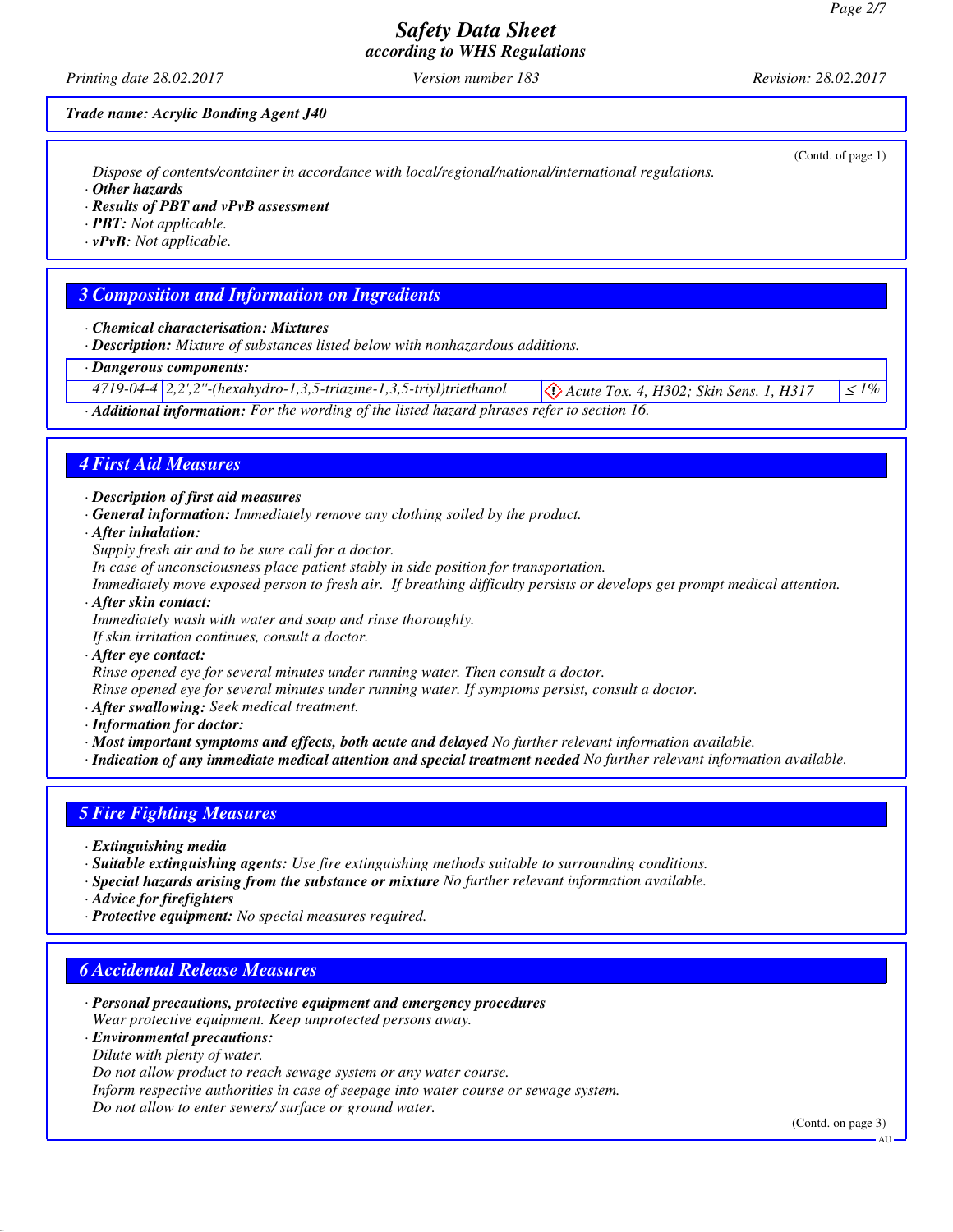*Printing date 28.02.2017 Version number 183 Revision: 28.02.2017*

#### *Trade name: Acrylic Bonding Agent J40*

|                                                                                                  | (Contd. of page 2) |
|--------------------------------------------------------------------------------------------------|--------------------|
| $\cdot$ Methods and material for containment and cleaning up:                                    |                    |
| Absorb with liquid-binding material (sand, diatomite, acid binders, universal binders, sawdust). |                    |
| Ensure adequate ventilation.                                                                     |                    |
| $\cdot$ Reference to other sections                                                              |                    |
| See Section 7 for information on safe handling.                                                  |                    |
| See Section 8 for information on personal protection equipment.                                  |                    |
| See Section 13 for disposal information.                                                         |                    |
|                                                                                                  |                    |

## *7 Handling and Storage*

#### *· Handling:*

- *· Precautions for safe handling Wear appropriate personal protective clothing to prevent eye and skin contact. Avoid breathing vapors or mists of this product. Use with adequate ventilation. Do not take internally.*
- *· Information about fire and explosion protection: No special measures required.*
- *· Conditions for safe storage, including any incompatibilities*

*· Storage: cool and dry*

- *· Requirements to be met by storerooms and receptacles: No special requirements.*
- *· Information about storage in one common storage facility: Store away from foodstuffs.*
- *· Further information about storage conditions: Keep container tightly sealed.*
- *· Specific end use(s) No further relevant information available.*

## *8 Exposure controls and personal protection*

- *· Additional information about design of technical facilities: No further data; see item 7.*
- *· Control parameters*
- *· Ingredients with limit values that require monitoring at the workplace:*

*The product does not contain any relevant quantities of materials with critical values that have to be monitored at the workplace.*

- *· Additional information: The lists valid during the making were used as basis.*
- *· Exposure controls*
- *· Personal protective equipment:*
- *· General protective and hygienic measures: Keep away from foodstuffs, beverages and feed. Immediately remove all soiled and contaminated clothing Wash hands before breaks and at the end of work. Avoid contact with the eyes and skin.*
- *· Respiratory protection: Suitable respiratory protective device recommended.*
- *· Protection of hands:*



*The glove material has to be impermeable and resistant to the product/ the substance/ the preparation.*

*· Material of gloves*

*The selection of the suitable gloves does not only depend on the material, but also on further marks of quality and varies from manufacturer to manufacturer.*

*· Penetration time of glove material*

*The exact break trough time has to be found out by the manufacturer of the protective gloves and has to be observed.*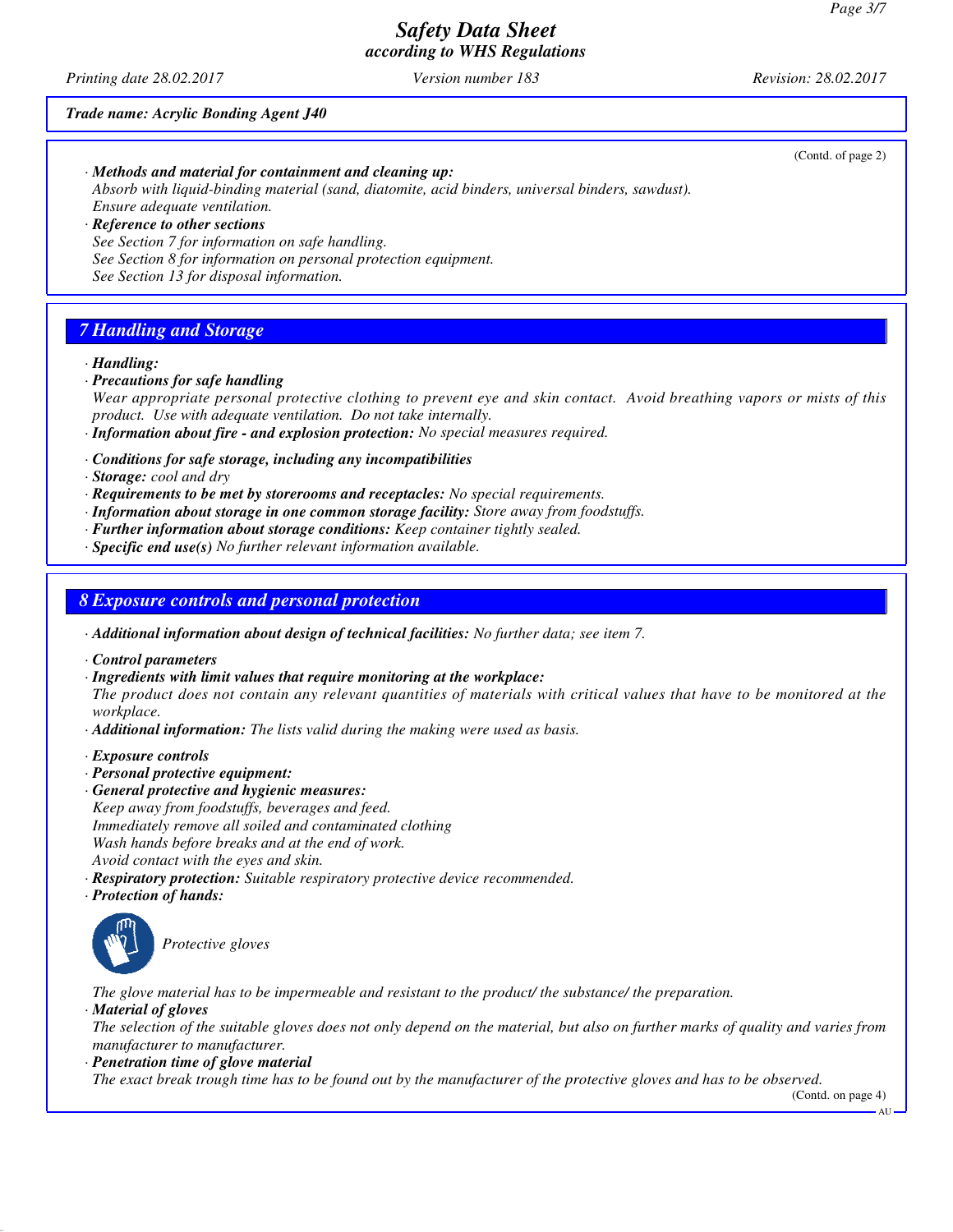*Printing date 28.02.2017 Version number 183 Revision: 28.02.2017*

(Contd. of page 3)

*Trade name: Acrylic Bonding Agent J40*

*· Eye protection: Wear appropriate eye protection to prevent eye contact.*

# *9 Physical and Chemical Properties · Information on basic physical and chemical properties · General Information · Appearance:*<br>*Form: Form: Liquid Colour: White · Odour: Odourless · Odour threshold: Not determined. · pH-value: Not determined. · Change in condition Melting point/freezing point: 0 °C Initial boiling point and boiling range: 100 °C · Flash point: Not applicable. · Flammability (solid, gas): Not applicable. · Ignition temperature: Decomposition temperature: Not determined. · Auto-ignition temperature: Product is not selfigniting. · Explosive properties: Product does not present an explosion hazard. · Explosion limits: Lower: Not determined. Upper: Not determined. · Vapour pressure at 20 °C: 23 hPa · Density at 20 °C: 1.03573 g/cm³ · Relative density Not determined. · Vapour density Not determined. · Evaporation rate Not determined. · Solubility in / Miscibility with water: Not miscible or difficult to mix. · Partition coefficient: n-octanol/water: Not determined. · Viscosity: Dynamic at 20 °C: 0 mPas Kinematic: Not determined. · Solvent content: Organic solvents: 0.0 % Water: 48.5 %* **Solids content:** 25.0 %<br> **Other information** No furt *· Other information No further relevant information available.* AU

(Contd. on page 5)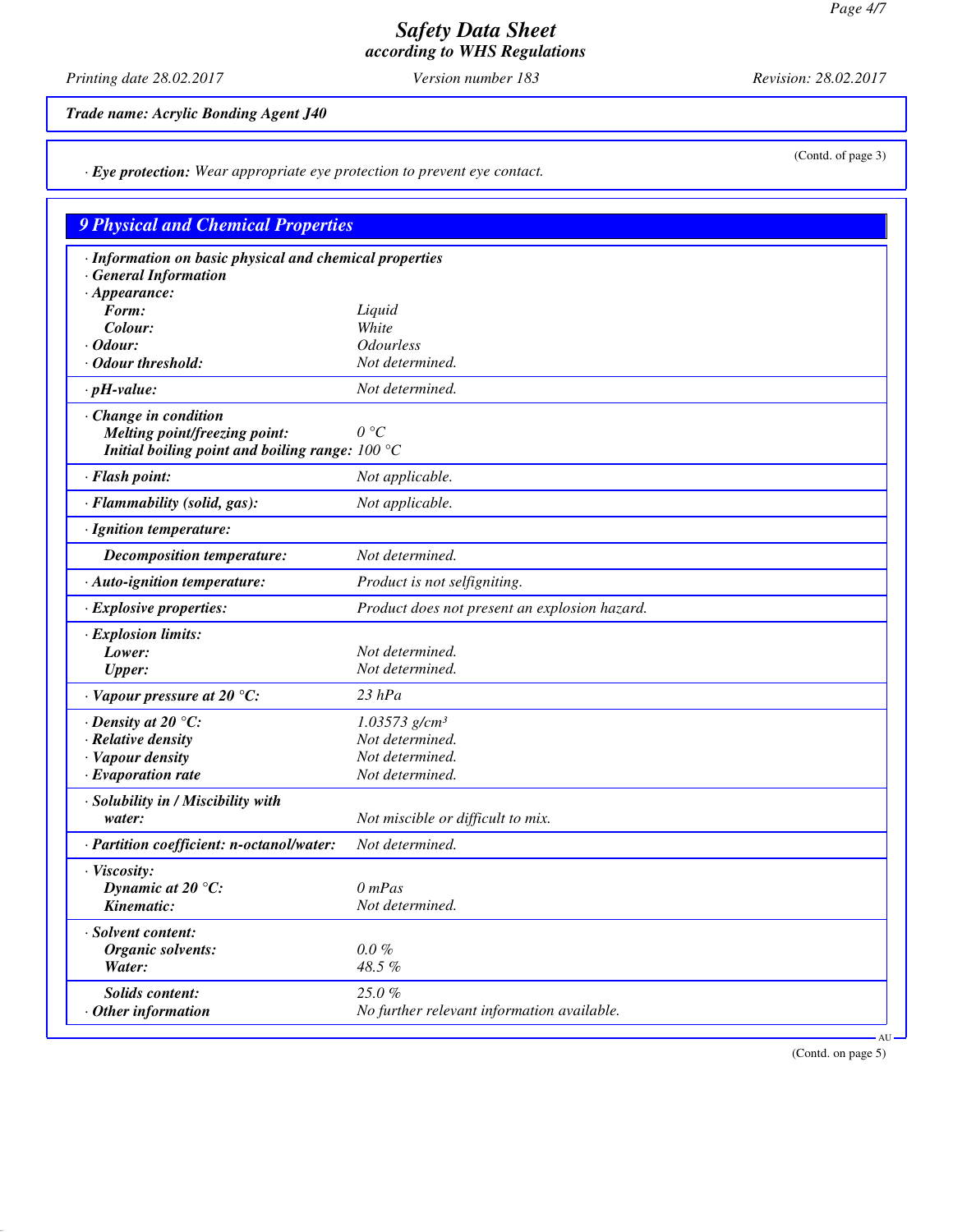*Printing date 28.02.2017 Version number 183 Revision: 28.02.2017*

(Contd. of page 4)

*Trade name: Acrylic Bonding Agent J40*

*10 Stability and Reactivity*

- *· Reactivity No decomposition if stored and applied as directed.*
- *· Chemical stability No decomposition if stored and applied as directed*
- *· Thermal decomposition / conditions to be avoided: No decomposition if used according to specifications.*
- *· Possibility of hazardous reactions No dangerous reactions known.*
- *· Conditions to avoid No further relevant information available.*
- *· Incompatible materials: No further relevant information available.*
- *· Hazardous decomposition products: No dangerous decomposition products known.*

## *11 Toxicological Information*

- *· Information on toxicological effects*
- *· Acute toxicity*
- *· Primary irritant effect:*
- *· Skin corrosion/irritation May cause skin irritation.*
- *· Serious eye damage/irritation Irritating effect.*
- *· Respiratory or skin sensitisation Sensitisation possible through skin contact.*
- *· Additional toxicological information:*

*The product shows the following dangers according to the calculation method of the General EU Classification Guidelines for Preparations as issued in the latest version:*

*Irritant*

## *12 Ecological Information*

- *· Toxicity*
- *· Aquatic toxicity: No further relevant information available.*
- *· Persistence and degradability No further relevant information available.*
- *· Behaviour in environmental systems:*
- *· Bioaccumulative potential No further relevant information available.*
- *· Mobility in soil No further relevant information available.*
- *· Additional ecological information:*
- *· General notes:*
- *Generally not hazardous for water*
- *Water hazard class 1 (German Regulation) (Self-assessment): slightly hazardous for water*

*Do not allow undiluted product or large quantities of it to reach ground water, water course or sewage system. Danger to drinking water if even extremely small quantities leak into the ground.*

- *· Results of PBT and vPvB assessment*
- *· PBT: Not applicable.*
- *· vPvB: Not applicable.*
- *· Other adverse effects No further relevant information available.*

## *13 Disposal considerations*

- *· Waste treatment methods*
- *· Recommendation*
- *Must not be disposed together with household garbage. Do not allow product to reach sewage system.*

*It is the generator's responsibility to determine if the waste meets applicable definitions of hazardous waste. State and local regulations may differ from federal disposal regulations. Dispose of waste material according to local, state, federal, and provincial environmental regulations.*

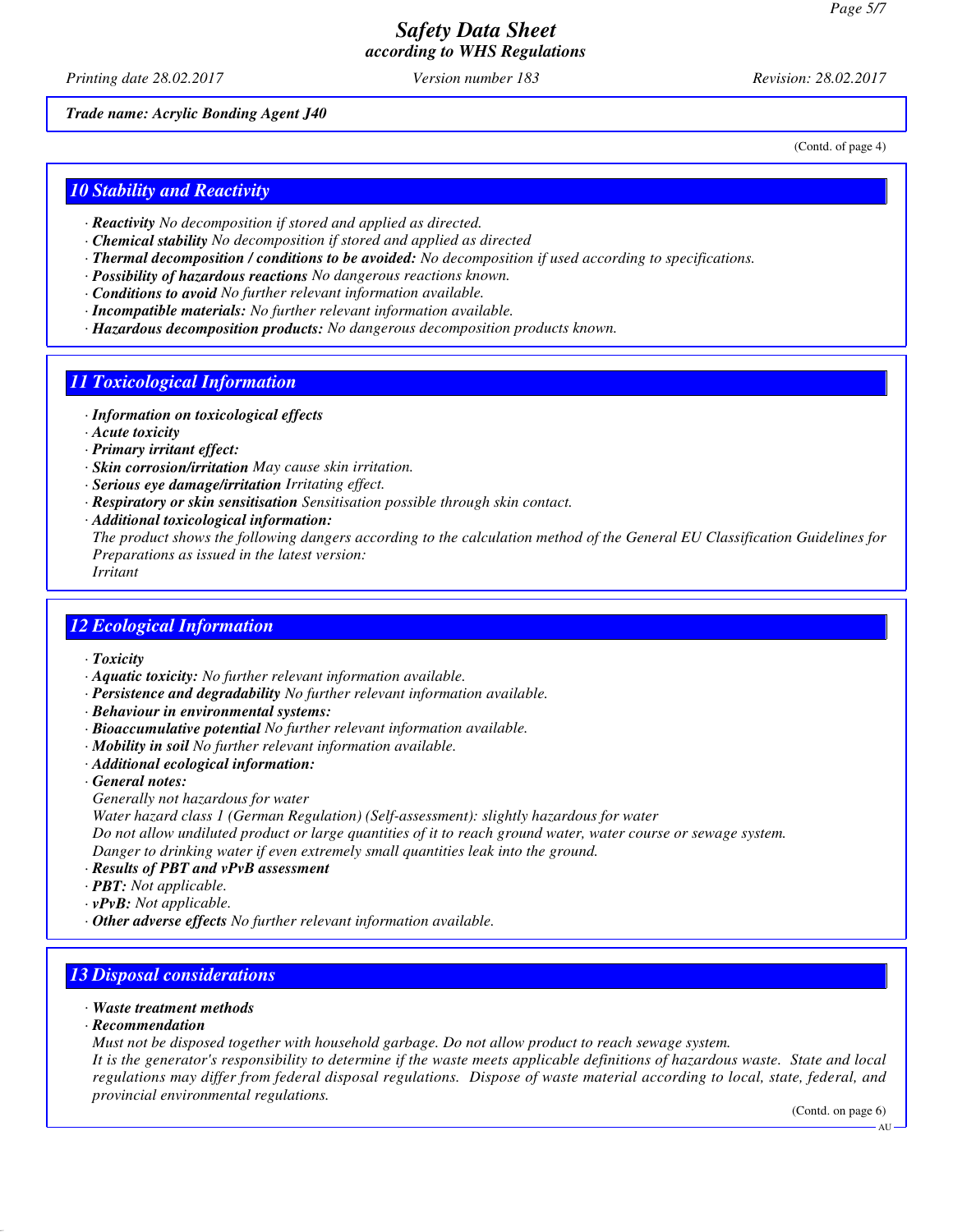*Printing date 28.02.2017 Version number 183 Revision: 28.02.2017*

*Trade name: Acrylic Bonding Agent J40*

(Contd. of page 5)

*· Uncleaned packaging:*

*· Recommendation: Disposal must be made according to official regulations.*

| <b>14 Transport information</b>                                                                   |                      |  |
|---------------------------------------------------------------------------------------------------|----------------------|--|
| . UN-Number<br>· ADG, ADN, IMDG, IATA                                                             | Non Regulated by DOT |  |
| $\cdot$ UN proper shipping name<br>· ADG, ADN, IMDG, IATA                                         | Non Regulated by DOT |  |
| $\cdot$ Transport hazard class(es)                                                                |                      |  |
| · ADG, ADN, IMDG, IATA<br>· Class                                                                 | Non Regulated by DOT |  |
| · Packing group<br>· ADG, IMDG, IATA                                                              | Non Regulated by DOT |  |
| · Environmental hazards:<br>$\cdot$ Marine pollutant:                                             | N <sub>O</sub>       |  |
| · Transport in bulk according to Annex II of Marpol and the<br><b>IBC</b> Code<br>Not applicable. |                      |  |
| · UN "Model Regulation":                                                                          | Non Regulated by DOT |  |

## *15 Regulatory information*

*· Safety, health and environmental regulations/legislation specific for the substance or mixture*

*· Australian Inventory of Chemical Substances 4719-04-4 2,2',2''-(hexahydro-1,3,5-triazine-1,3,5-triyl)triethanol*

*1310-73-2 sodium hydroxide*

*2634-33-5 1,2-benzisothiazol-3(2H)-one*

*7732-18-5 water, distilled, conductivity or of similar purity*

*· Standard for the Uniform Scheduling of Medicines and Poisons*

*1310-73-2 sodium hydroxide S5, S6, S10*

*· GHS label elements The product is classified and labelled according to the Globally Harmonised System (GHS).*

*· Hazard pictograms*



*· Signal word Warning*

*· Hazard-determining components of labelling:*

*2,2',2''-(hexahydro-1,3,5-triazine-1,3,5-triyl)triethanol*

*1,2-benzisothiazol-3(2H)-one · Hazard statements*

*Harmful if swallowed.*

*May cause an allergic skin reaction.*

(Contd. on page 7)

AU